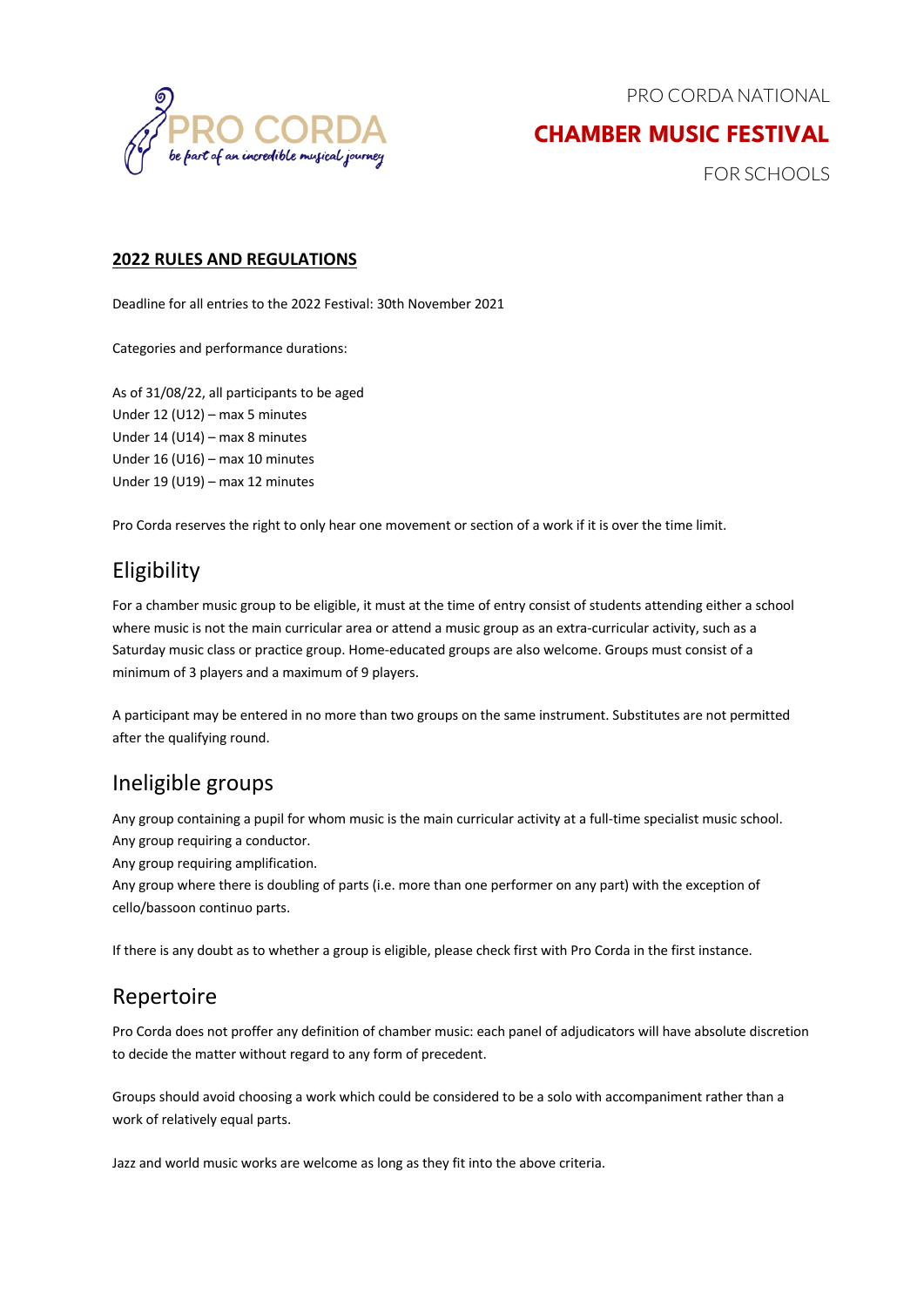PRO CORDA NATIONAL

## **CHAMBER MUSIC FESTIVAL**

FOR SCHOOLS

#### Music Scores

A music score for each work must be provided for all the festival events. If one does not exist, one can be made using music notation software. Bar numbers/letters should be inserted in the score for the adjudicators and should coincide between score and parts. The Festival will not condone any breaches of the law of copyright: this may result in disqualification.

#### Entry Fees

Please consult the website for entry fees.

Preferred payment method by BACS, our details are: Royal Bank of Scotland Sort code: 16-24-30 Account number: 10161088 Please include your School name and "CMF" as reference.

Cheques should be made payable to Pro Corda Trust. If paying by card, this can be done over the phone, 01728 831354.

#### Warming up

Each group will be allocated a warming up session of not less than 15 minutes duration in the hour immediately preceding performance: groups with harpsichord and larger ensembles might in certain cases be directed to warm up in the performance hall.

Harpsichord: please provide your own instrument if you wish to use a harpsichord. Electronic keyboards are allowed if no harpsichord is available.

#### Results

The results from each round will be published on Pro Corda's website. A written adjudicator's report will be forwarded to the person in whose name the entry is made.

## Adjudicators

Adjudicators will tutor each group immediately after each performance in qualifying and semi-final rounds. Emphasis will be on encouragement and constructive suggestions. Certificates of achievement will be awarded to all finalists. The decision of the panel of adjudicators is final.

# Scheduling of performances

Groups might be called on to perform up to half an hour earlier or later than scheduled - groups should be available, ready and prepared to do so.